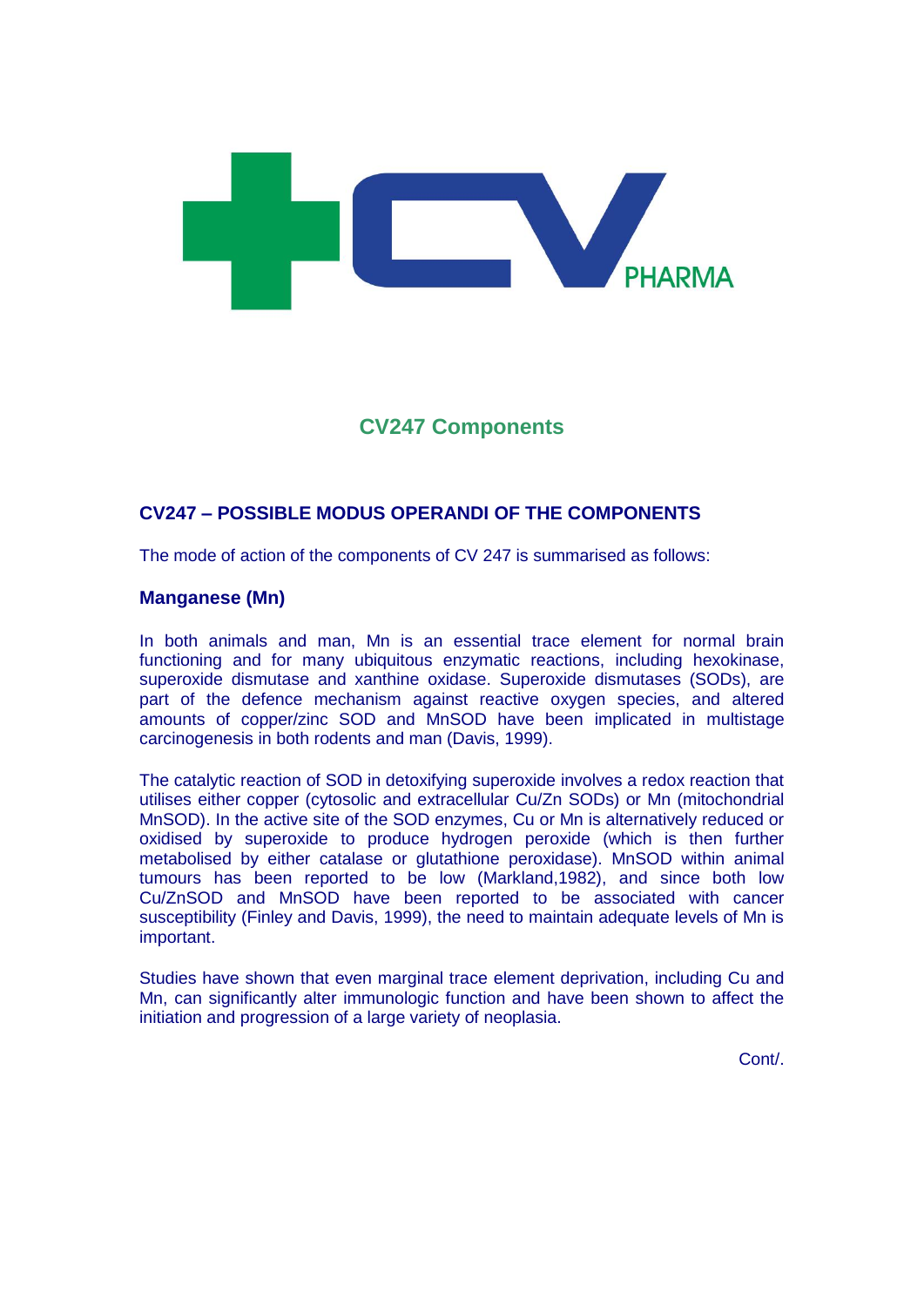### **Copper (Cu)**

Copper, like manganese and zinc, is chemically classified as a transitional element in the periodic table. It's essential role in animals and man was first realised in 1926 after it was found to be required for haemaglobin synthesis in rats (Mann, 2000).

Copper can form complexes in which the metal serves as a central atom and as a result its function is closely associated with its binding to biological ligands, particularly in enzyme systems. Like manganese, Cu can adopt distinct redox states allowing the metal to play a pivotal role in cell physiology as a catalytic co-factor in the redox chemistry of enzymes, mitochondrial respiration, iron absorption, free radical scavenging and elastin cross-linking.

The importance of Cu can be attributed to its role as a co-factor in a number of enzymes that are involved in the defence against oxidative stress, and a deficiency compromises the anti-oxidant defence system of cells thus increasing their susceptibility to oxidative DNA damage (Pan, 2000). Copper containing superoxide dismutase (Cu/ZnSOD) has been found to be lower in malignant cell lines as compared to normal tissues (Marklund,1982), and reduced amounts of copper/zinc SOD and MnSOD have been implicated in multistage carcinogenesis in both rodents and man (Davis, 1999). Copper loading of rats has been shown to increase both liver cytosol and mitochondrial SOD activity (Russanov, 1986). Copper gluconate has been claimed to have tumour inhibiting properties and has been used in high doses for the treatment of cancer tumours (Nieper, 1979).

Copper deficiency is known to impair immune function as a consequence of reduced production of both neutrophils and T lymphocytes. Copper deficiency is also known to inhibit the proliferation of T cells in response to mitogens (Stipanouk, 2000).

#### **Vitamin C**

Vitamin C (ascorbic acid) is regarded as the most important anti-oxidant in mammalian cells. With the exception of primates, it is synthesised in animals from Dglucose or D-galactose via the glucuronic acid pathway.

As a strong reducing agent, vitamin C forms a part of the body's antioxidant defences against reactive oxygen species (ROS) and free radicals, possibly by preventing the inhibition of gap junction intercellular communication, which is known to be induced by hyrogen peroxide.

Oxidative stress, whether from an increased production of oxidants or from a failure of physiological anti-oxidant systems, can cause cancer (Bjelakovic, 2004), and consequently the use of anti-oxidant supplements is widespread. Ascorbic acid is the single nutrient supplement most commonly used by cancer patients (Block, 2003).

Cells involved in the immune response normally contain very high concentrations of vitamin C. Aging and chronic disorders, such as cancer, are associated with depression of immunity and are accompanied by depleted levels of both plasma and leucocyte vitamin C (Basu, 1996). Proposed mechanisms of action for ascorbic acid in the prevention and treatment of cancer include enhancement of the immune system (Head, 1998); notably it may promote chemotaxis, reduce allergic reactions and raise interferon production (Anderson, 1981). In addition because vitamin C is